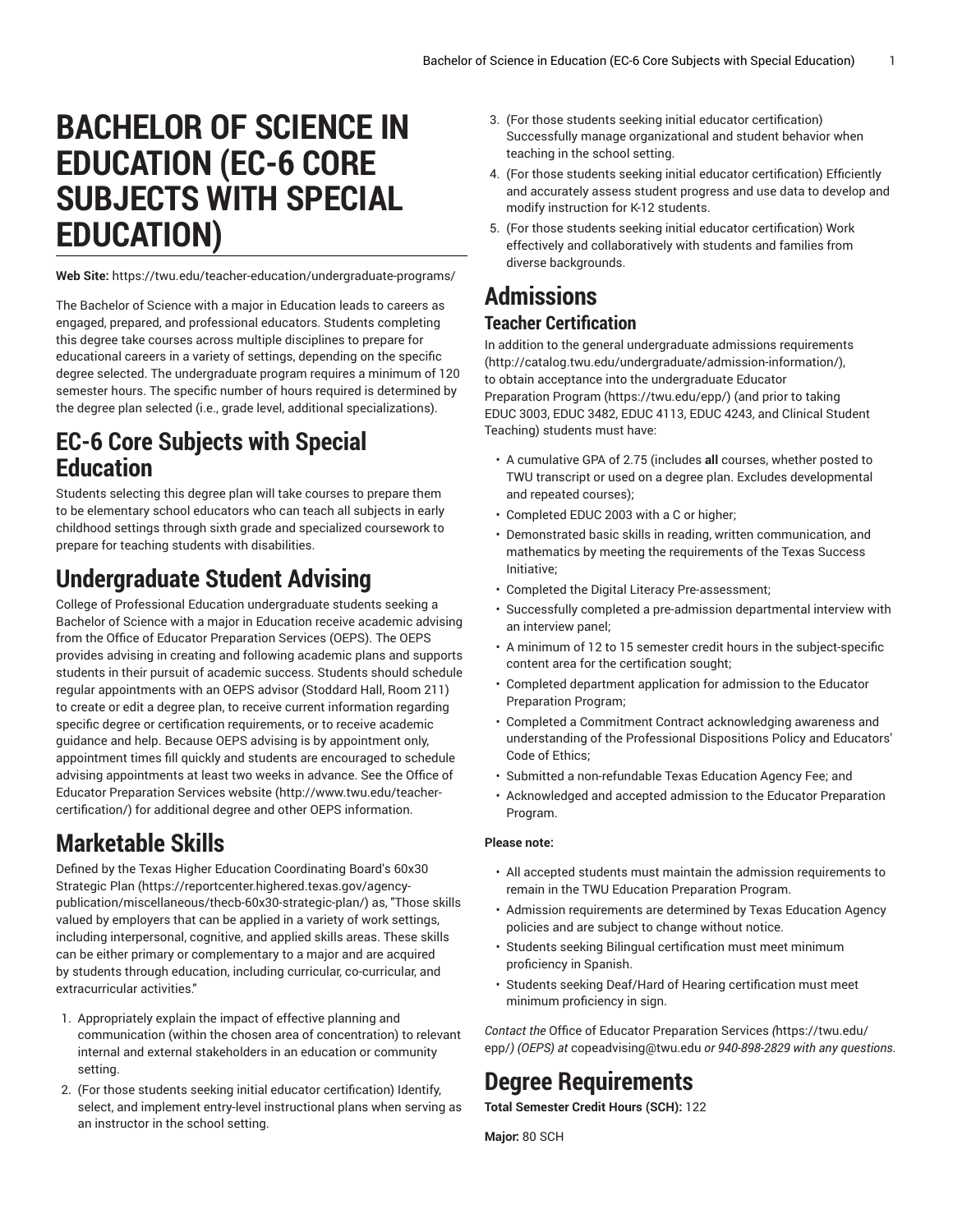**Program Code:** EDUCATION.BS.EC-6SPE **CIP Code:** 13.0101.00

#### **Texas Core Curriculum**

| Code                                             | Title                                                | <b>SCHs</b> |
|--------------------------------------------------|------------------------------------------------------|-------------|
| <b>ENG 1013</b>                                  | Composition I                                        | 3           |
| <b>ENG 1023</b>                                  | <b>Composition II</b>                                | 3           |
| Mathematics                                      |                                                      | 3           |
| Life & Physical Sciences                         |                                                      | 6           |
| Language, Philosophy, & Culture                  |                                                      | 3           |
| <b>Creative Arts</b>                             |                                                      | 3           |
| <b>HIST 1013</b>                                 | History of the United States, 1492-1865              | 3           |
| <b>HIST 1023</b>                                 | History of the United States, 1865 to the<br>Present | 3           |
| <b>POLS 2013</b>                                 | <b>U.S. National Government</b>                      | 3           |
| <b>POLS 2023</b>                                 | <b>Texas Government</b>                              | 3           |
| Social & Behavioral Sciences                     |                                                      | 3           |
| <b>CAO: Women's Studies</b>                      |                                                      |             |
| CAO: First Year Seminar, Wellness or Mathematics |                                                      |             |
| <b>Total SCHs</b>                                |                                                      | 42          |

### **Courses Required for Major**

**Code Title SCHs**

| <b>Special Education</b>         |                       |                                                                            |   |  |
|----------------------------------|-----------------------|----------------------------------------------------------------------------|---|--|
|                                  | <b>EDSP 3203</b>      | Learners with Exceptionalities                                             | 3 |  |
|                                  | <b>EDSP 4243</b>      | Assessment of Students with Learning and<br><b>Behavioral Difficulties</b> | 3 |  |
|                                  | <b>EDSP 4253</b>      | Instructional Strategies for Students with<br><b>Disabilities</b>          | 3 |  |
|                                  | <b>EDSP 4263</b>      | Behavior Management Strategies for Student<br>with Disabilities            | 3 |  |
|                                  | Reading               |                                                                            |   |  |
|                                  | <b>RFAD 3433</b>      | <b>Literacy Foundations EC-6</b>                                           | 3 |  |
|                                  | <b>RFAD 4383</b>      | Phonological and Orthographic Principles in<br>Reading                     | 3 |  |
|                                  | <b>READ 4453</b>      | Literacy Assessment and Instruction: EC6                                   | 3 |  |
|                                  | <b>RFAD 4493</b>      | Reading and Language Arts across the<br>Curriculum: EC-6                   | 3 |  |
|                                  | <b>Science</b>        |                                                                            |   |  |
|                                  | <b>EDUC 4553</b>      | Science Methods for the Elementary<br>Classroom                            | 3 |  |
|                                  |                       | Science (Life Science or Physical Science)                                 | 3 |  |
|                                  | Math                  |                                                                            |   |  |
|                                  | <b>EDUC 4563</b>      | Mathematics Methods for the Elementary<br>Classroom                        | 3 |  |
|                                  | <b>MATH 1523</b>      | <b>Mathematics Concepts I</b>                                              | 3 |  |
|                                  | <b>MATH 1533</b>      | <b>Mathematics Concepts II</b>                                             | 3 |  |
|                                  | <b>Social Studies</b> |                                                                            |   |  |
|                                  | <b>EDUC 4573</b>      | Social Studies Methods for the Elementary<br>Classroom                     | 3 |  |
|                                  | <b>HIST 2713</b>      | History of Texas (or other HIST course)                                    | 3 |  |
| <b>Physical Education/Health</b> |                       |                                                                            |   |  |
|                                  | <b>KINS 3583</b>      | Health and Physical Activity for Children and<br>Adolescents               | 3 |  |
|                                  | or HS 3373            | <b>Child and Adolescent Health</b>                                         |   |  |

| <b>Fine Arts</b>                                    |                                                                           |                |
|-----------------------------------------------------|---------------------------------------------------------------------------|----------------|
| MU 3833                                             | Essentials of Fine Arts for the Diverse<br>Classroom                      | 3              |
| or ECE 3573                                         | Creative Arts for Elementary School Aged Children                         |                |
| <b>Related Studies</b>                              |                                                                           |                |
| ECE 2663                                            | <b>Foundations of Early Childhood Education</b>                           | 3              |
| <b>HDFS 2513</b>                                    | Early Childhood Development                                               | 3              |
| LS 3013                                             | Library Materials for Children                                            | 3              |
| <b>Pedagogy &amp; Professional Responsibilities</b> |                                                                           |                |
| <b>EDUC 2003</b>                                    | <b>Schools and Society</b>                                                | 3              |
| <b>EDUC 3003</b>                                    | Learning Theory and Development                                           | 3              |
| <b>EDUC 3482</b>                                    | <b>Teaching Diverse Learners Through</b><br><b>Technology Integration</b> | $\overline{2}$ |
| <b>EDUC 4113</b>                                    | Design and Implementation of Instruction<br>and Assessment                | 3              |
| <b>EDUC 4243</b>                                    | <b>Classroom Environment and Management</b>                               | 3              |
| <b>EDUC 4946</b>                                    | Clinical Student Teaching                                                 | 6              |
| <b>Total SCHs</b>                                   |                                                                           | 80             |

### **Departmental Requirements**

| Code | Title                                          | <b>SCHs</b> |
|------|------------------------------------------------|-------------|
|      | Global Perspectives (may be applied from core) |             |

## **Recommended Plan of Study**

| <b>First Year</b>                                                                  |                                                 |                   |             |
|------------------------------------------------------------------------------------|-------------------------------------------------|-------------------|-------------|
| Fall                                                                               |                                                 | <b>TCCN</b>       | <b>SCHs</b> |
| <b>ENG 1013</b>                                                                    | Composition I                                   | <b>ENGL 1301</b>  | 3           |
| <b>HIST 1013</b>                                                                   | History of the United States,<br>1492-1865      | <b>HIST 1301</b>  | 3           |
| <b>MATH 1023</b>                                                                   | Introduction to Mathematics                     |                   | 3           |
| POLS 2013                                                                          | <b>U.S. National Government</b>                 | GOVT 2305         | 3           |
| <b>UNIV 1231</b>                                                                   | Learning Frameworks: The First Year EDUC 1100,  |                   | 1           |
|                                                                                    | Experience                                      | <b>EDUC 1200,</b> |             |
|                                                                                    |                                                 | <b>EDUC 1300</b>  |             |
|                                                                                    | Life & Physical Sciences Core                   |                   | 3           |
|                                                                                    | <b>SCHs</b>                                     |                   | 16          |
| Spring                                                                             |                                                 | <b>TCCN</b>       |             |
| <b>ENG 1023</b>                                                                    | <b>Composition II</b>                           | <b>ENGL 1302</b>  | 3           |
| <b>HDFS 2513</b>                                                                   | Early Childhood Development                     | <b>TECA 1354</b>  | 3           |
| <b>HIST 1023</b>                                                                   | History of the United States, 1865 to HIST 1302 |                   | 3           |
|                                                                                    | the Present                                     |                   |             |
| <b>POLS 2023</b>                                                                   | <b>Texas Government</b>                         | GOVT 2306         | 3           |
|                                                                                    | Life & Physical Sciences Core                   |                   | 3           |
|                                                                                    | Multicultural Women's Studies CAO Core          |                   | 3           |
|                                                                                    | <b>SCH<sub>s</sub></b>                          |                   | 18          |
| <b>Second Year</b>                                                                 |                                                 |                   |             |
| Fall                                                                               |                                                 | <b>TCCN</b>       |             |
|                                                                                    | MATH 1523 Mathematics Concepts I                | <b>MATH 1350</b>  | 3           |
| <b>Creative Arts Core</b>                                                          |                                                 |                   | 3           |
| Language, Philosophy, and Culture Core (Global<br>Perspectives course recommended) |                                                 |                   | 3           |
| Science (Life Science or Physical Science)                                         |                                                 |                   | 3           |
|                                                                                    | Social/Behavioral Science Core                  |                   | 3           |